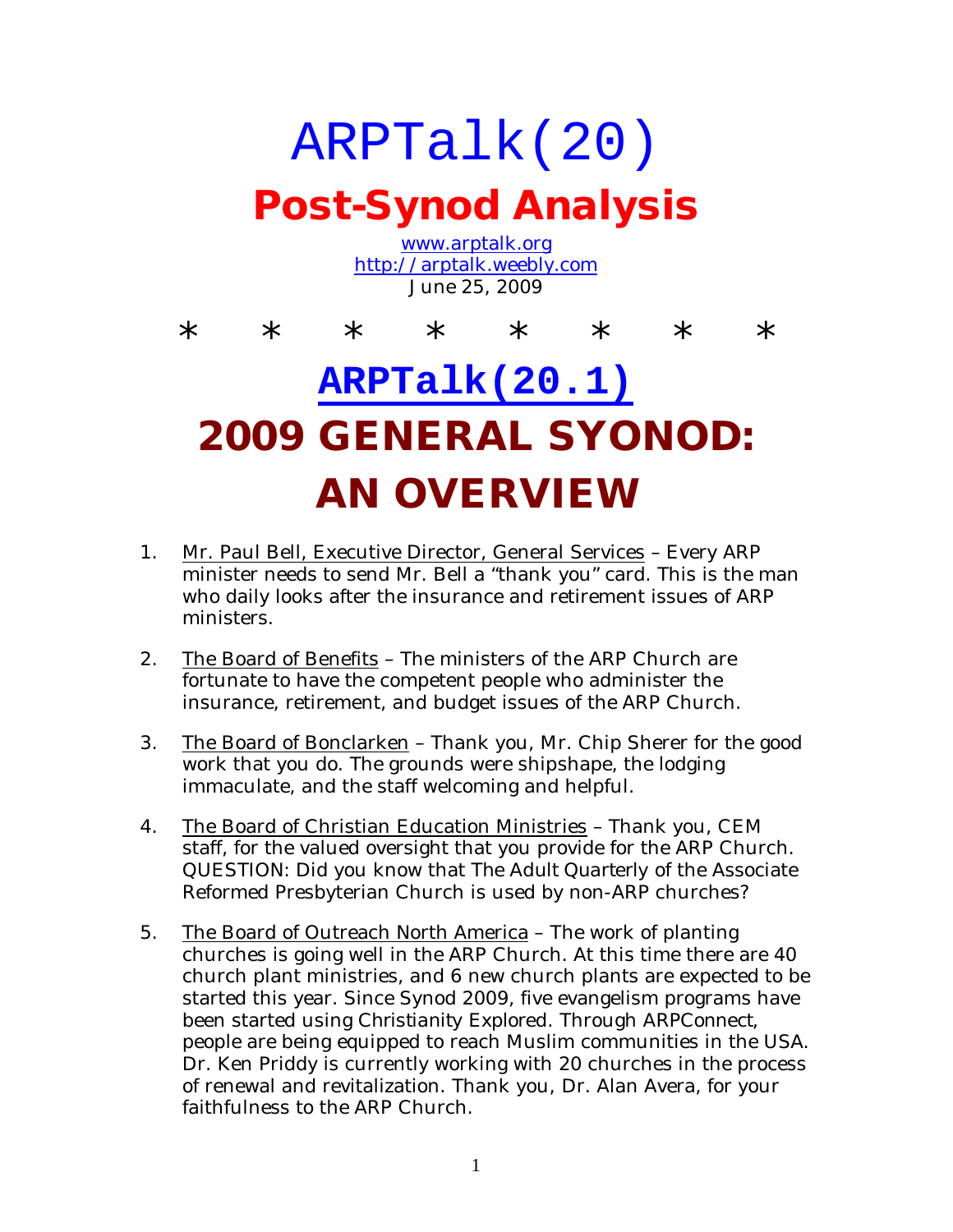- 6. The Board of Stewardship These are hard times economically. Thank you to those who serve on the Board of Stewardship for being faithful in a thankless task.
- 7. The Board of *The Associate Reformed Presbyterian* The PCA no longer has a denominational magazine. The ARP Church does and *The Associate Reformed Presbyterian* has served the ARP Church well. The Editor, Mrs. Delores McDonald, is to be congratulated for her fine work. The challenges of a "hard paper" magazine are myriad in these times of communication innovations. The improvements in layout and contents rests on the groundwork laid by the previous Editor.
- 8. The Board of Trustees, William H. Dunlap, Inc. The Editor of ARPTalk has seen the work of Dunlap in the Collins Children Home, Seneca, SC. If this were all that Dunlap did, the work of Dunlap would be a success. However, Dunlap is much more. The ARP Church and many children are blessed by the work of Dunlap.
- 9. The Board of World Witness The PC(USA) has 2.25 million members and 200 full-time missionaries on the field. It takes 11,250 PC(USA) congregants to keep a single missionary on the field. The ARP Church has 35,000 members and 28 World Witness missionaries and 11 co-op missionaries for a total of 39 full-time missionaries. It takes 900 ARP congregants to keep a full-time missionary on the field. A big thank you goes to Rev. Frank van Dalen and his staff for the work they do.
- 10. The Committee on Inter-Church Relations The big news item was Synod's adoption of the Committee's recommendation to remove the PC(USA) from the list of churches with whom the ARP Church had "fraternal correspondence." General Synod was following suit with the actions of the PC(USA). The PC(USA) had already removed the ARP Church from the list of churches with whom the PC(USA) was in fellowship/correspondence. The adoption of this motion also made unnecessary the memorial from First Presbytery that asked for severing "all" relationships with the PC(USA).
- 11. The Investment Committee These people are faithful in their stewardship to the ARP Church. Their work often gets overlooked. Let us thank them and cheer them for their ministry to the ARP Church.
- 12. The Committee on Lay Ministry These people do good work. It is to be noted that the Lay Ministry report calls for the renewal of *Cornerstone* (the Young Adult Conference). To the Committee on Lay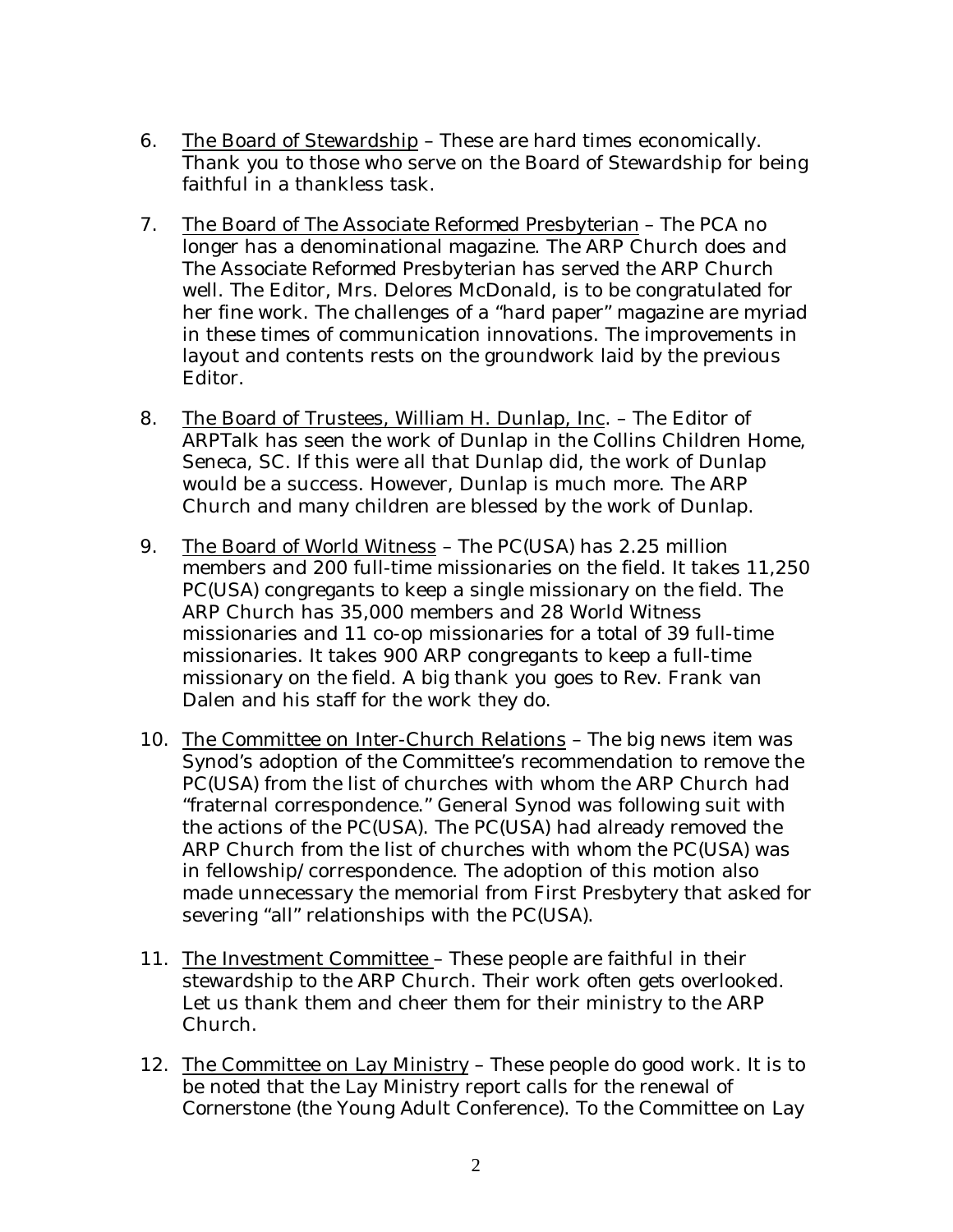Ministry we say, in the words of Captain Picard of the Starship Enterprise, "Make it so!"

- 13. The Committee on the Minister and His Work There were two items of note: (1) The members came up with the observation that our presbyteries should devote considerable time to worship and prayer during their meetings. Thank you! This needs to be implemented. (2) The military chaplains present at General Synod expressed concerns regarding the current endorsing agency and asked for a study to find an endorsing agency more theologically compatible with chaplains of the ARP Church.
- 14. The Committee on Theological and Social Concerns We can thank the Committee for its conclusion that the "New Perspective on Paul" and "Federal Vision" are "unacceptable" and "in conflict" with the Standards of the ARP Church.
- 15. The Committee on Worship Yes, they are soldiering on and they are to be thanked for their diligence. We look forward to the publication of the *ARP Psalter*.
- 16. The Moderator's Committee on Memorials The report of the Committee on Memorials was the BIG NEWS of the 2009 General Synod. The Synod adopted a motion that authorizes the Moderator of General Synod to appoint an Investigatory Commission to look into matters at Erskine College and Seminary and report back no later than the 2010 meeting of General Synod with the Commission's findings and recommendations. The debate was orderly but so intense that the scheduled "break" was postponed twice.
- 17. The Multi-Cultural Committee Pray for the members of this committee. Their work is important. If you have not noticed lately, the ARP Church is becoming multi-national. The language and cultural barriers are very high. We need help and new skills in order to negotiate these heights successfully.
- 18. The Strategic Planning Committee The work of this Committee is vital to the life of the ARP Church. Your prayers are solicited and appreciated. The Committee asked for an extension of a year.
- 19. The Erskine College and Theological Seminary Report The disingenuousness of this report is prima facie evidence for why General Synod voted to create a Commission to investigate matters at Erskine College and Seminary. For example: (1) The Administration takes credit for providing "Christian programs," yet "The Barn" is not funded by the Erskine budget but by the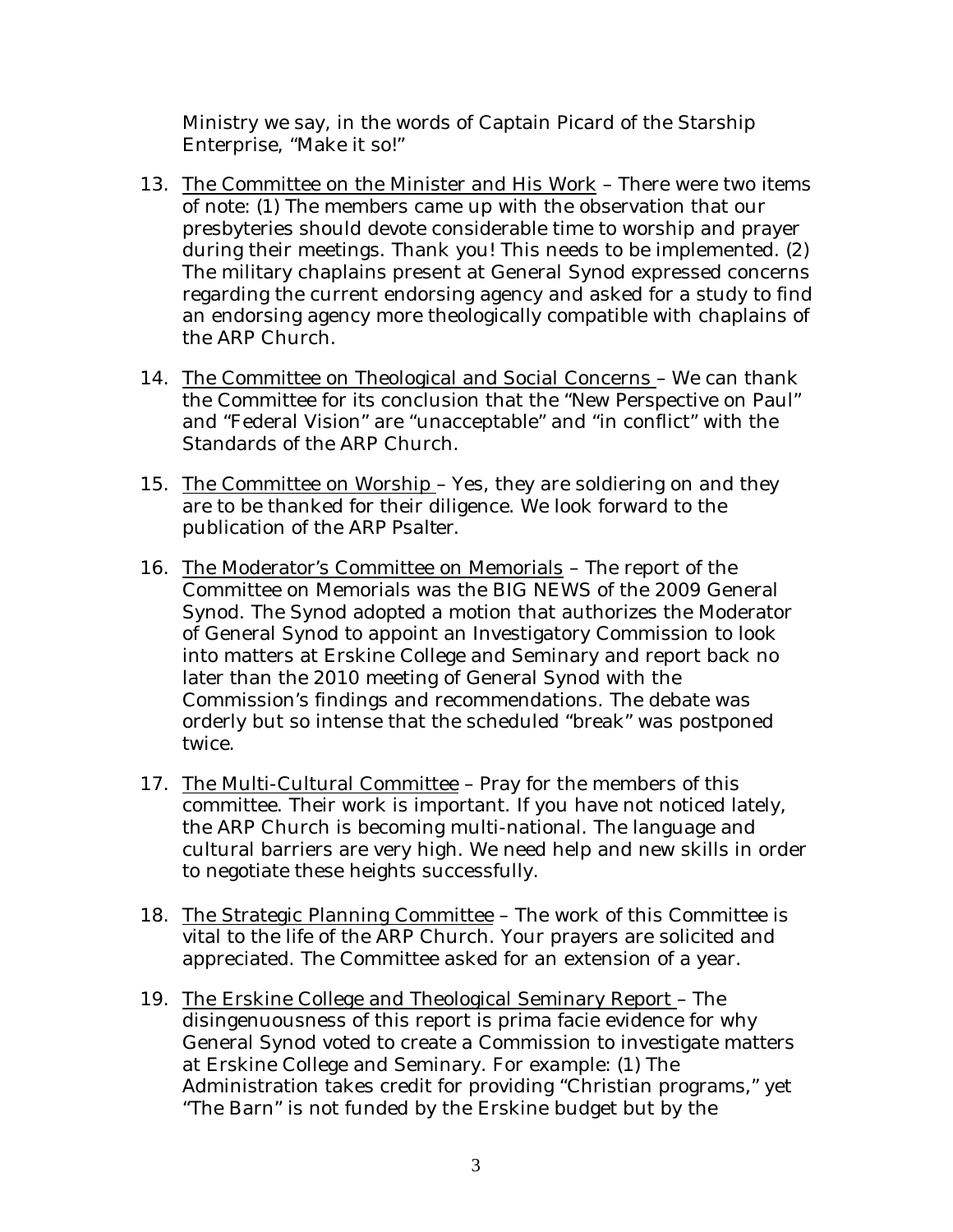fundraising efforts of the Chaplain, the "Fellowship for Christian Athletes" is a para-church organization, and "Denominational groups" are not a ministry provided by the Administration. (2) There was no mention of the division on the Board. Though not presented in the debate for a Commission to investigate Erskine, the Editor is aware of and has read a petition that was signed by at least 8 members of the Board in support of the call for an Investigatory Commission. The Administration was also aware of that petition. (3) Once again, an attempt was made to make palatable the views of PC(USA) Barthians Drs. Burnett and Bush on the authority of the Bible. It was stated that they affirm the plenary verbal inspiration of the Bible. That's the language of inerrancy. How do they affirm the full inspiration of all the words of the Bible as God's words and STILL reject inerrancy? Something does not connect! Such doublespeak that holds contradictory ideas as true is unworthy of seminary theologians and is viewed as deception by many in the ARP Church.

- 20. Dr. John de Witt Thank you for the outstanding job that you did as Moderator.
- 21. Mr. Steve Maye Congratulations on your election by acclamation as Moderator-elect.

These are my thoughts on the meeting of General Synod,

Charles W. Wilson)

Charles W. Wilson

**~Scroll down for** *ARPTalk(20.2)~*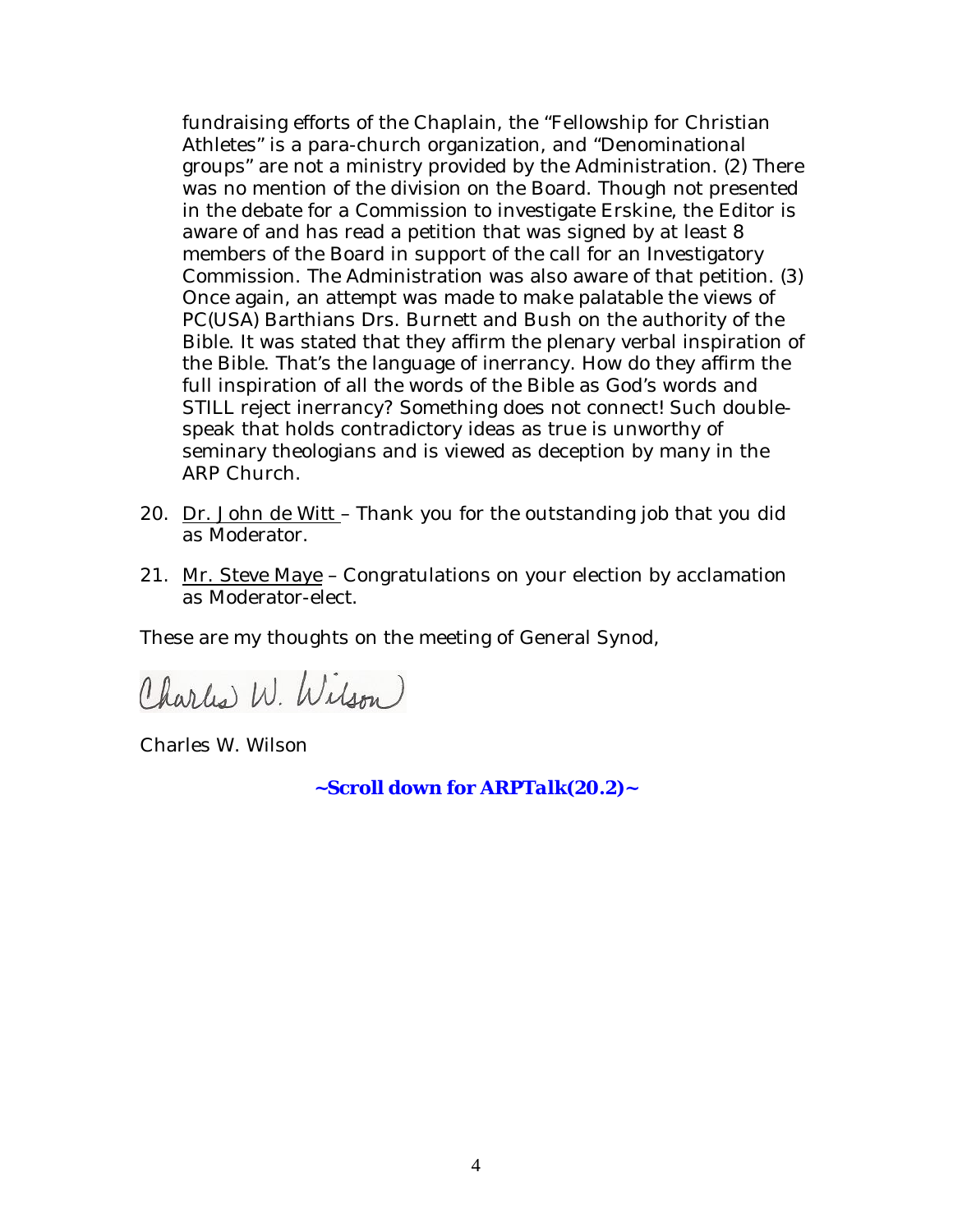### **ARPTalk(20.2) LOVE OR INDULGENCE?**

Once again, criticisms are voiced about Erskine College and Seminary. Once again, certain defenders of Erskine trot out the "love" passages of the Bible. Why is it necessary to read passage after passage on love to the delegates of General Synod? Why is it necessary to remind the members of General Synod about love? Are the members of General Synod unable to read? Have the members of General Synod forgotten the biblical injunctions regarding love?

Love that does not correct is INDULGENCE. For at least the last 37 years, the General Synod has failed to confront rebellious administrations at Erskine College and Seminary. Truthfully, the General Synod has indulged rather than loved Erskine College and Seminary. Instead of lovingly correcting, the General Synod has allowed our college and seminary to plot a course that is in direct opposition to the ARP Church. Such a course has brought our college and seminary into conflict with the theological ethos of the ARP Church.

In response to reports of many unwise actions that have resulted in conflict between Erskine and the ARP Church, the General Synod has appointed an Investigatory Commission. In spite of what some may think, this is not a loveless or unkind act. It is an act of love that seeks correction—an action that has the unity and the peace of the ARP Church as it goals.

The Editor thinks that Romans 12:6 (KJV) is appropriate at this point: "Let love be without dissimulation. Abhor that which is evil. Cling to that which is good." Once again, a love that does not correct that which is amiss is not love but INDULGENCE.

These are my thoughts,

Charles W. Wilson)

Charles W. Wilson

**~Scroll down for** *ARPTalk(20.3)~*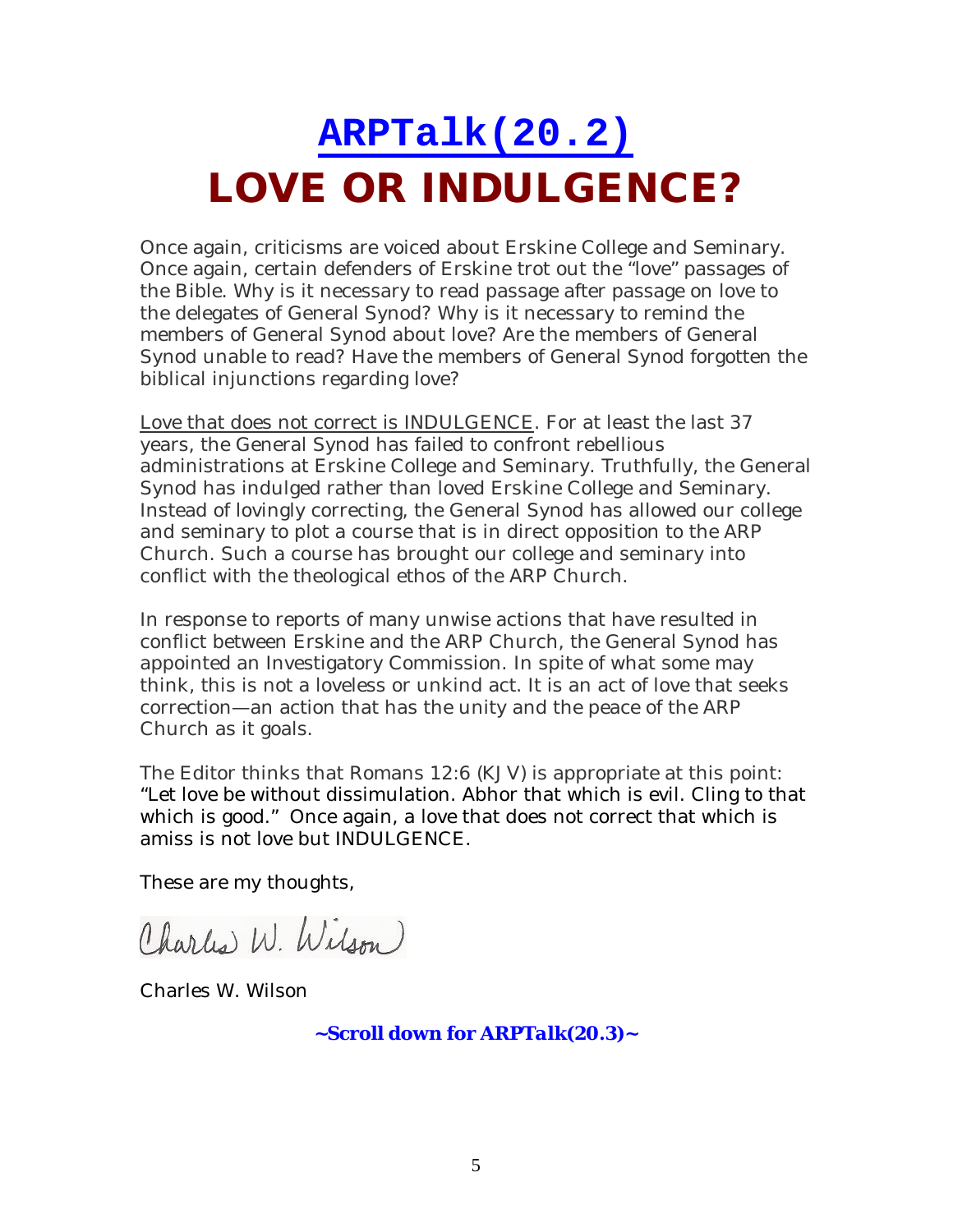# **ARPTalk(20.3) WEDNESDAY EVENING DEBACLE**

Some delegates arrived at General Synod skeptical about concerns that have been voiced about Erskine College and Seminary. The Wednesday evening "Question and Answer" session, now known as Erskine's "Wednesday Evening Debacle," made it much more difficult for "Erskine right or wrong" loyalists to continue pretending that nothing is wrong in Due West. Board Chairman Mr. Chip Smith, who is completing his term of Board service, was granted a pass by the questioners, but President Randy Ruble and Executive Vice President Neely Gaston were not so fortunate, and their performances were not stellar. Their performances were a debacle!

The following are some of the Editor's observations regarding the Wednesday evening "Question and Answer" session.

• President Ruble acknowledged that he does not know what a Christian world and life view is.

Such an acknowledgment was startling! How can this be? Dr. Ruble was the Dean and Vice President of Erskine Theological Seminary for more than 20 years. Seminary curriculums usually deal with developing a Christian world and life view. Dr. Ruble said that he was not the person to define a Christian world and life view. Sensing that the audience wanted at least some substance, Ruble then fumbled about, suggesting that a Christian world and life view involves being willing to pray with students and not being a racist! If the President, a former seminary dean, is not the person to formulate a Christian world and view, something is amiss. Dr. Ruble also stated that since many of the faculty members were graduates of state universities, they were unaware of what a Christian world and life view is. What? Such a statement throws past Boards and Administrations, which were tasked by the Manual of Authorities and Duties with implementing the mission of the institutions, under the bus. If that is true, then not only have the present Board and Administration failed the ARP Church, but past Boards and Administrations have also failed, perhaps knowingly failed, the ARP Church. It is unacceptable that Dr. Ruble, the Board, the Administration, and faculty do not know what a Christian world and life view is. Has Dr. Ruble not read the 1977 *Philosophy of Christian Education*? The Editor remembers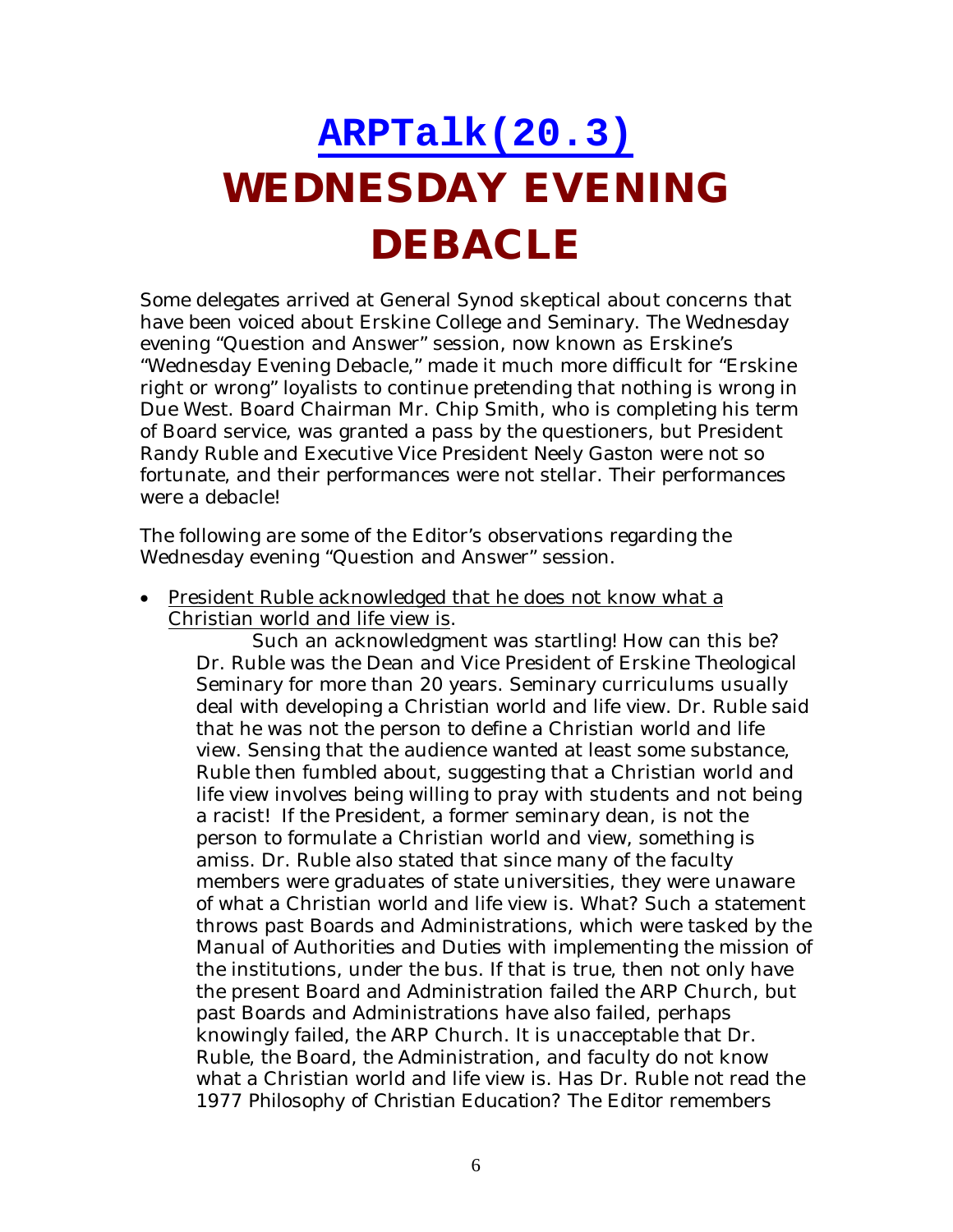that Dr. Ruble was present when this document was adopted by General Synod. Was Dr. Ruble not on the committee that framed the document?

• President Ruble spoke of being guided by prayer.

The Editor applauds Dr. Ruble for his emphasis on prayer. It was obvious that he has had many conversations with students and faculty that ended in prayer. At this point, there is another matter that needs to be addressed. Erskine College has intentionally sought to attract students who are not Christians. Much was said about Erskine not seeking to attract Christian students only. Since this is certainly the case, how many students has Dr. Ruble presented the Gospel to and have any confessed Christ as Savior? As a Christian college that recruits non-Christians, it is incumbent on the Erskine President, the Administration, and faculty to be intentionally evangelistic. Is this the case at Erskine? Are the Administration and faculty intentionally evangelizing non-Christian students? Is the Administration of Erskine College passionate about the gospel?

• President Ruble is comfortable with a science faculty that teaches evolution as a fact and a Bible faculty that teaches creation as a fact.

Dr. Ruble read a long statement from the science faculty that basically acknowledged evolution as science and creationism as faith. The statement was read to a small chorus of "No!" from the audience. Some delegates sat in stunned silence and amazement. Dr. Ruble seemed surprised by the vocal response from the audience. We do not wish to be unkind, but it was all too clear that Dr. Ruble has no idea what the implications of a Christian world and life view are for Erskine College. This was very troubling for many present.

• President Ruble is clueless in how to deal with recalcitrant faculty members.

Dr. Ruble's mantra was "I have talked . . . I have talked . . . I have talked. . . . " He said, "I try to give faculty the benefit of the doubt. I try to respect my faculty and understand what they are about. It's easy to be judgmental." This is administrative indulgence of rebellious employees. One wonders why Dr. Ruble did not honor the stewardship that has been given to him by the ARP Church by saying something like this: "I tell the Administration and faculty where the ARP Church is and what the ARP Church expects of Erskine College and Seminary. If they cannot comply, I ask them to look for other employment, for their services will not be renewed at the end of the year!" Why is it that Dr. Ruble has such difficulty in honoring the church that ordained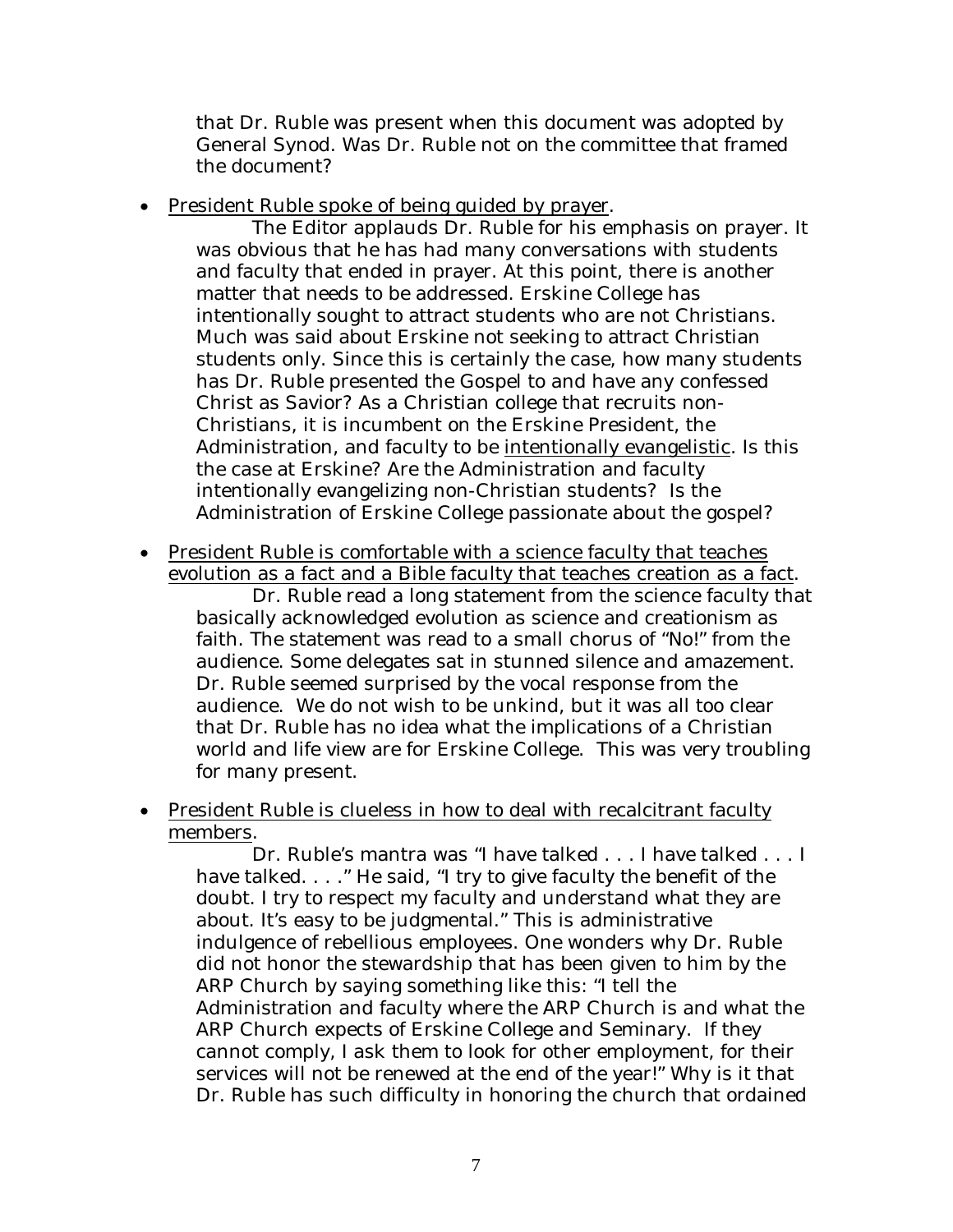him and has provided him with the ministerial opportunities to be a professor in our seminary, the Vice President and Dean of our seminary, and now the President of our college and seminary?

 On Wednesday evening President Ruble proclaimed that he has always believed in the inerrancy of Scripture in the original autographs. How can this be? Has President Ruble forgotten his own paper trail?

Consider this: (1) In 1977 Dr. Ruble was Professor of Old Testament and Vice President and Dean of Erskine Theological Seminary. That year two articles appeared in the *ARP Magazine* as expressions of the "faculty" of Erskine Theological Seminary. These articles rejected inerrancy and pointed out specific errors in the Bible. Not only was Dr. Ruble on the "faculty" of ETS, but as Vice President and Dean he was in charge of the place! Did Dr. Ruble affirm inerrancy then? It would seem not! (2) At about the same time, the Editor invited Dr. Ruble to speak at the church of which he was pastor. In lengthy conversations, Dr. Ruble told the Editor that he affirmed "infallibility" and not "inerrancy." Did Dr. Ruble believe in inerrancy at that time? It would seem not! (3) The 1979 General Synod adopted a statement on the authority of the Bible that reads that the Scriptures are "without error in all that they teach." In 1980 Dr. Ruble signed the "Covenant of Integrity" that stated that the 1979 statement on the Bible was not a statement that affirmed inerrancy. Did Dr. Ruble affirm inerrancy when he signed the "Covenant of Integrity?" It would seem not! Once again, the Editor asks Dr. Ruble to tell the members of the ARP Church of his conversion to inerrancy and when inerrancy became the position he has "always" affirmed?

 President Ruble claimed that students had not followed proper procedures in expressing their concerns. Is this really the case?

Consider this: (1) While Erskine does have established procedures for students with academic and personal grievances against the school and its employees, there are no procedures for students who believe the school is not fulfilling its mission. So, exactly what "procedures" were not followed by these students? Can Dr. Ruble show us the text governing these procedures? (2) Some students have complained that they have been ignored, and they have also expressed fear of a "culture of intimidation." (3) Some students have raised concerns with Dr. Ruble and others, but their concerns were not forwarded to all the members of the Board. At least three members of the Board at General Synod complained that they knew nothing of the issues that the students were bringing forward. Is the Administration failing to inform the Board of Trustees properly? Has the Erskine Administration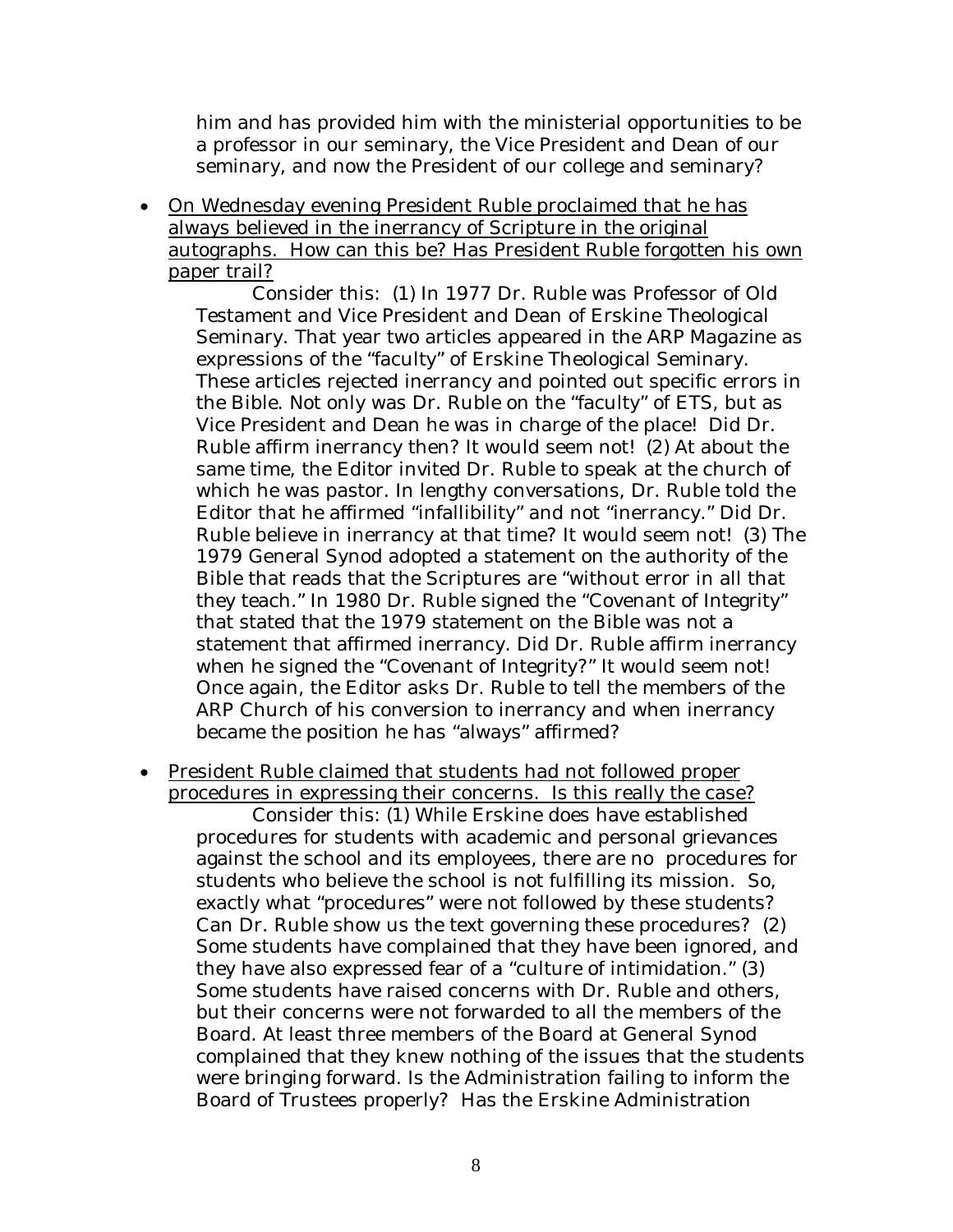adopted the attitude that "what happens in Due West stays (and had better stay!) in Due West?"

 Executive Vice President Neely Gaston stated that the ETS faculty affirms inerrancy.

Once again Dr. Gaston presented an action at the April 2008 ETS faculty meeting in which the faculty voted to include in the ETS catalogue the language of the General Synod's statements on Scripture as a unanimous affirmation of inerrancy by the faculty. In fact, as Dr. R. J. Gore, who made the motion in question, has repeatedly pointed out, the faculty passed that motion simply to add the Synod language to the catalog (without an explicit affirmation of the faculty) after it became clear that two members of the faculty (Drs. Bush and Burnett) could not affirm those statements by the General Synod. So how is it that the entire ETS faculty affirms inerrancy, as Dr. Gaston tells us, when Dr. Bush has stated that his piety will not allow him to say the Bible is without error in all that it teaches, and Dr. Burnett says that he does not concur with the 2008 statement of General Synod on inerrancy?

Dr. Gaston also read a portion of a statement on the authority of Scripture by Dr. Burnett, and went to some length to say that Dr. Burnett believed in plenary verbal inspiration. But if Dr. Burnett believes in plenary ("full' or "all") verbal ("words") inspiration, how is it that he rejects inerrancy? Dr. Gaston also stated that Dr. Burnett believes in inerrancy so long as standards of inerrancy are not imposed on the Bible from an outside source. What does that mean? Where did that come from? People who affirm inerrancy generally do so because it is the clear teaching of the Bible.

In a portion of Dr. Burnett's statement that Dr. Gaston DID NOT READ to the General Synod, Dr. Burnett contended: "That no question of truth or falsehood can be appropriately asked or answered apart from the one, central subject matter and theme does not, in any way, limit the kinds of questions that can be raised from the perspective of science or historical-criticism, nor does it render scientific or historical-critical judgments irrelevant." Dr. Burnett apparently believes that one's doctrine of Scripture should place no limits on critical conclusions about authorship of biblical books, errors of fact, etc., which was manifestly the position of Karl Barth (whom Dr/ Burnett trumpets as the answer to the "problems" of evangelicalism and liberalism). At least Barth was honest enough to reject the term "inerrancy" decisively. One thing is clear at this point, while Dr. Burnett's ownership of the term "inerrancy" may be in dispute, his own doctrine of Scripture is manifestly NOT what the ARP Church means by "inerrancy"!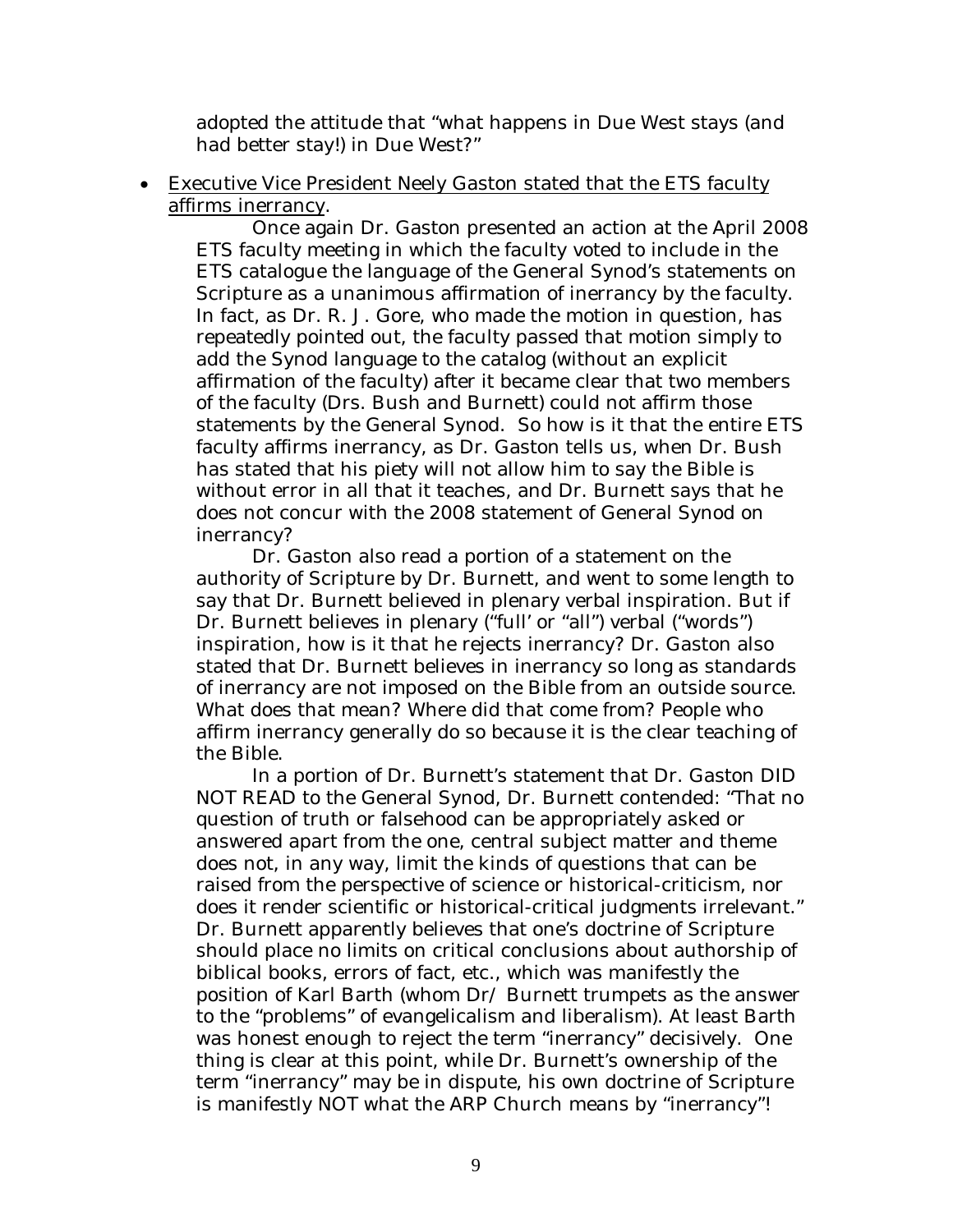And finally, why are Drs. Burnett and Bush not members of the Evangelical Theological Society? Here are the two qualifications for membership: (1) "The Bible alone, and the Bible in its entirety, is the Word of God written and is therefore inerrant in the autographs"; and (2) "God is a Trinity, Father, Son, and Holy Spirit, each an uncreated person, one in essence, equal in power and glory." What is the problem here?

 Executive Vice President Neely Gaston was unaware of the number of ARP M.Div. students graduated in the past five years.

The question to Dr. Gaston was how he could justify the amount of money that the ARP Church puts into ETS for such a small return. It was noted that in the last five years that 19 men with ARP credentials have graduated from ETS with a M.Div. degree. Of those 19, only 7 are presently serving the ARP Church. It was also noted that at the 2009 graduation there were three M.Div. graduates. Two of those graduates are headed for the military chaplaincy. The other was serving in a tent-making capacity as "student supply" and expects to continue serving that congregation as an ordained minister who works in a tent-making capacity. In order words, the ETS M.Div. class of 2009 saw a net gain of zero to the ARP Church. Dr. Gaston seemed a bit flustered with this question. His response was to cast doubt on the accuracy of the information. The information can be found on the Erskine web site. The Editor has looked at the numbers. They seem accurate. So, the question remains: How does Dr. Gaston justify such a high expenditure of General Synod's resources for such a small return?

 President Randy Ruble ordered the removal of Dr. Richard Burnett's letter from "Erskine Action," the official ETS blog-site, and he also ordered Dr. Burnett not to attend Synod.

Why? Dr. Ruble said that it was because of the inappropriate manner in which Dr. Burnett attacked the Editor of *ARPTalk*. Well, in a conversation with the Editor, Dr. Ruble was aware that the Editor of *ARPTalk* did not take offense at Dr. Burnett's letter. The Editor was impressed with Dr. Burnett's candor regarding his views on the Bible. Dr. Burnett confirmed what the Editor of *ARPTalk* had been saying for a year. Therefore, why did Dr. Ruble order Dr. Burnett not to attend Synod, as Dr. Burnett said he would? If Dr. Ruble was so appalled by Dr. Burnett's letter, why was he not equally appalled by Dr. Gaston's commendation of that same letter? Why did Dr. Ruble not also order Dr. Gaston not to attend Synod? Dr. Burnett's letter went out on the Erskine blogsite with the imprimatur and recommendation of Dr. Gaston clearly above Dr. Burnett's letter. What is going on here? If anyone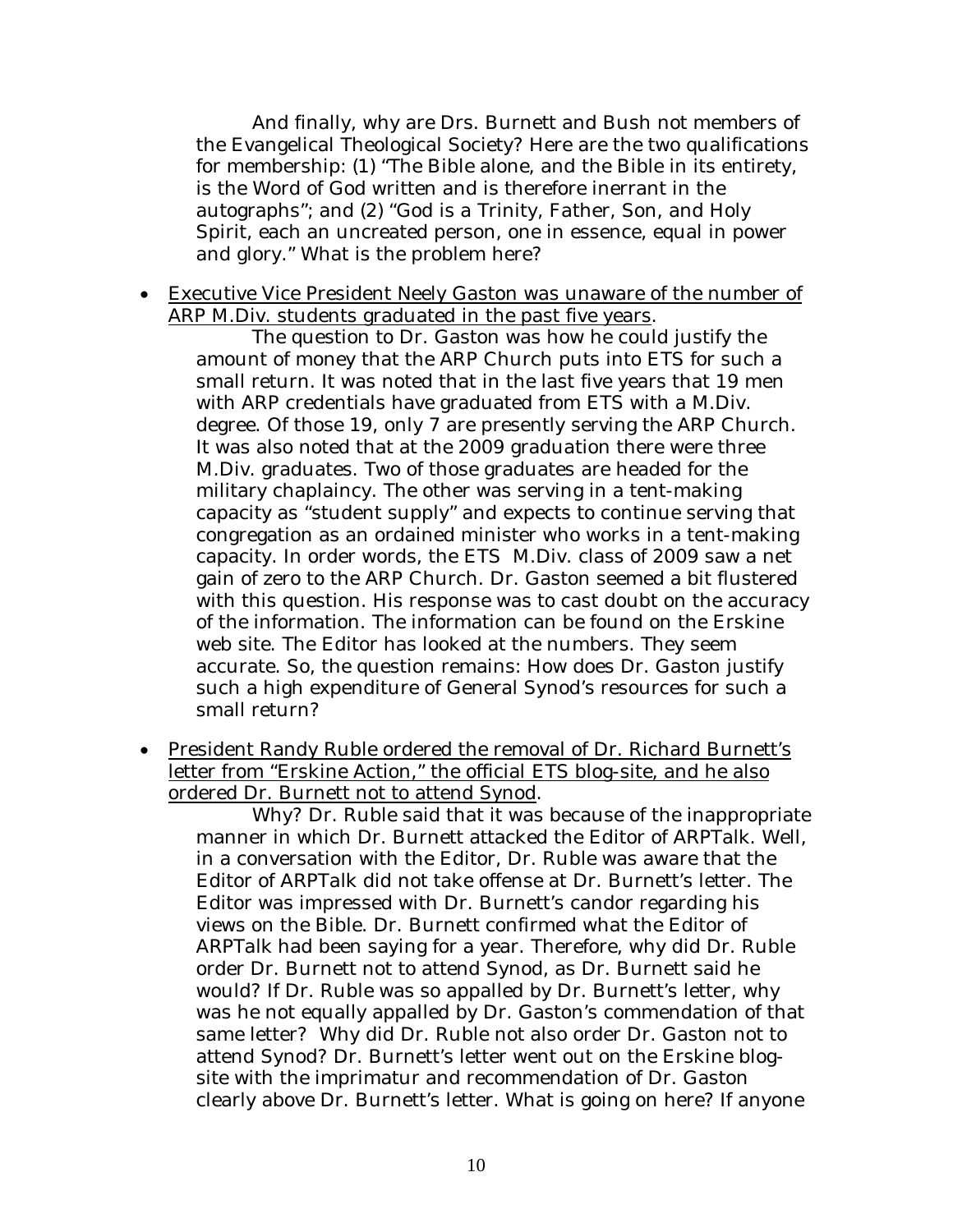wants to see a copy of Dr. Burnett's letter and Dr. Gaston's endorsement of it, the Editor has copies that he will send to those who request copies.

 President Ruble stated that he privately holds to the ordination of women to the office of elder.

While Dr. Ruble has made no secret of this, a goodly number of people were shocked with that admission. Perhaps that explains why ETS does not promote the position of the ARP Church on the ordination of elders as the biblically correct position.

Interestingly, on that Wednesday evening Dr. Gaston gave the audience the distinct impression that he was not in favor of the ordination of women to the offices of minister and elder. But in such matters we must pay attention to what Dr. Gaston DOES as well as what he SAYS. Readers of *ARPTalk* are probably aware that in the Fall of 2006 Dr. Gaston confronted Dr. Douglas Culver and accused him of failing to support the mission of ETS after Dr. Culver had expressed support in the classroom for the ARP Church's position on the ordination of pastors. Thereafter, Gaston threatened all members of the seminary faculty with dismissal if they failed to support the mission of the Seminary (in Gaston's mind apparently any public expression of support for the position of the ARP Church regarding the role of women is inconsistent with the seminary's commitment to provide seminary-level education to men and women). So, while Dr. Gaston's personal position may be in doubt, ETS is being run in a manner that effectively silences and undercuts the official position of the ARP Church!

 President Ruble acknowledged that he knew of the recommendation of the Memorials Committee to call for a Commission and invited that action and pledged the cooperation of the Administration and faculty. But of course! The Editor is confident that we can look forward to the same level of cooperation with the Commission that has already been demonstrated by the Administration's and Board's implementation of the General Synod's purposes and mission.

Erskine College is the ARP Church in higher education. Erskine Theological Seminary is the ARP Church in theological education. Therefore, the question to be answered is this: How do Erskine College and Erskine Theological Seminary promote the goals, the doctrines, the growth, and the unity of the ARP Church? Please be specific in the answers!

Some will shout that the Editor of *ARPTalk* is unloving and unkind, but the performances by Drs. Ruble and Gaston at the Wednesday evening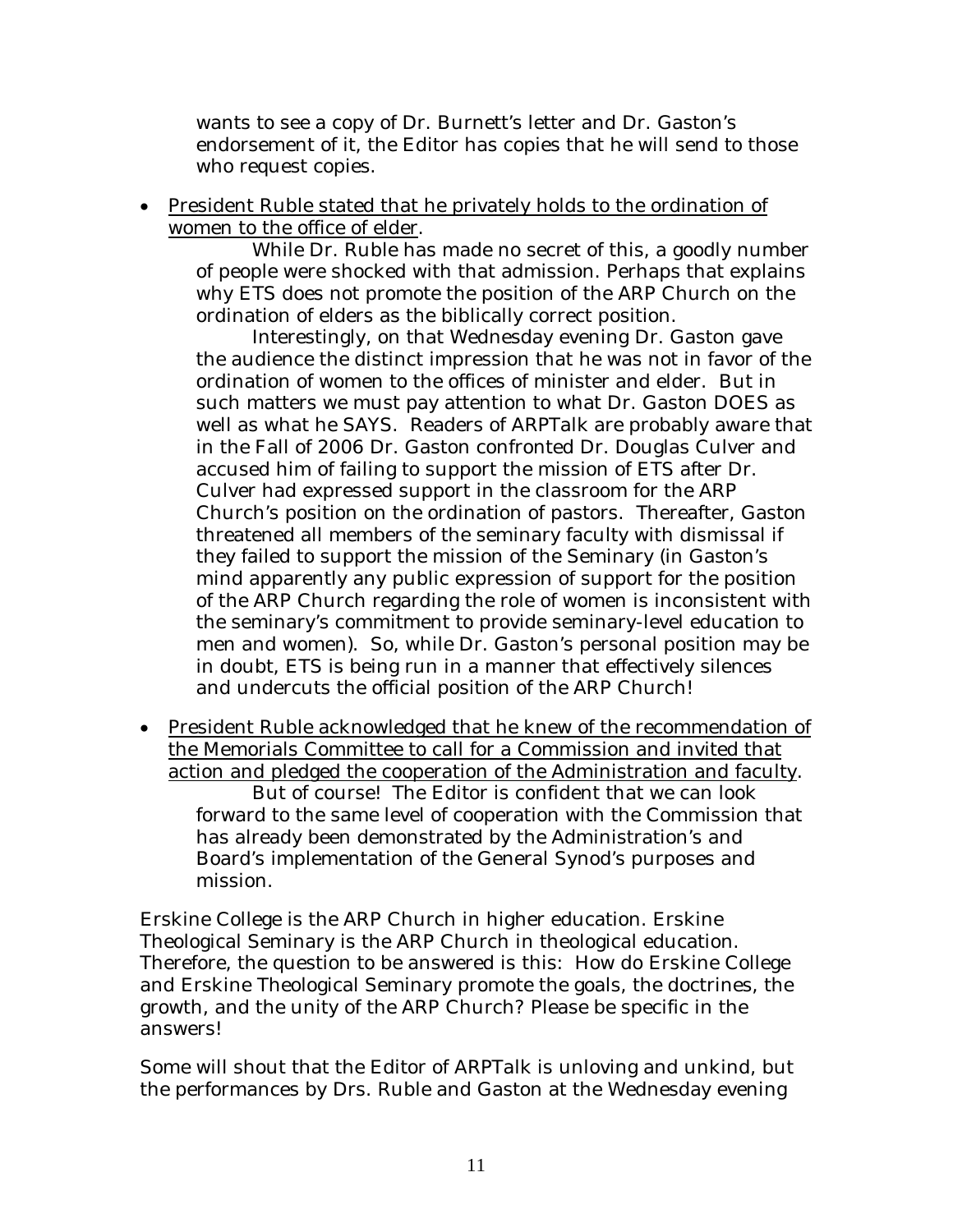"Question and Answer" session were a debacle. The Editor was embarrassed for Drs. Ruble and Gaston and sad that we in the ARP Church have put up with this sort of mediocrity in multiple administrations. If Erskine College and Seminary were a church, resignations would be on the table. If Erskine College and Seminary were a business, resignations would be on the table. At this meeting of the 2009 General Synod it was abundantly clear that every agency of the ARP Church walks in harmony with the ARP Church with the exception of Erskine College and Erskine Theological Seminary. In fact, our college and seminary are wildly out of step with the ARP Church. Frankly, many in the ARP Church are ashamed of Erskine College and Seminary. The Bible asks, "Can two walk together, except they be agreed" (Amos 1:3, KJV)?

These are my thoughts,

Charles W. Wilson

Charles W. Wilson

**~Scroll down for** *ARPTalk(20.4)~*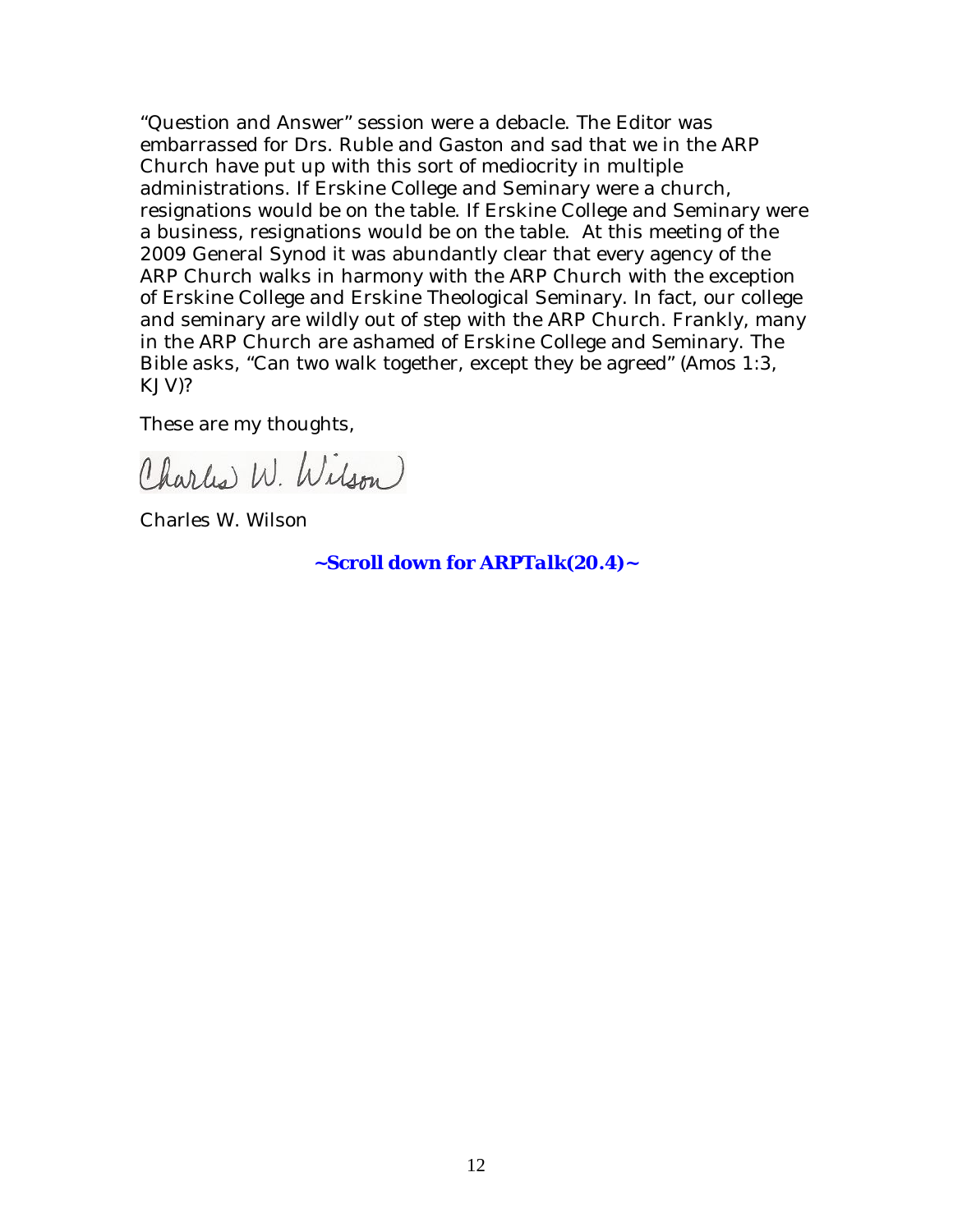## **ARPTalk(20.4) WHAT DO OTHERS THINK OF THE MEETING OF GENERAL SYNOD? (20.4.1)**

Editor's Comments: Permission has been given by Mr. Warren Smith to reprint the following article in *ARPTalk*.

\* \* \* \* \*

#### **"Moonlight Revolution" At Erskine College Highlights Theological Divide**

#### *Annual Meeting Of Associate Reformed Presbyterian Church Could Be Dramatic Battle In Theological Wars*

**By Warren Cole Smith**

**(EP News)--Something unusual and interesting is happening in the Associate Reformed Presbyterian (ARP) Church. But to understand just how unusual and interesting, it's best to know a bit about the ARP church and what it has meant to the Christian tradition in America.**

**First of all, the ARP church is one of the oldest continuously operating Christian denominations in the United States, having been formed in 1782 in Philadelphia. Currently, the church has only about 200 congregations and about 30,000 members, but the ARP's influence on Reformed theology in America has always been out of proportion to its numerical size. The First Presbyterian Church of Columbia, S.C., an ARP congregation, was during the 19th century -- and has since remained -- one of the most influential churches in the South, today with more than 2500 members. The denomination's college, Erskine College, is one of the top-ranked Christian colleges in the country.**

**But like many Christian denominations, and many Christian colleges, Erskine and the ARP have - some charge -- been going down the road of theological liberalism. So much so that Erskine Seminary, which is supposed to train clergy for the**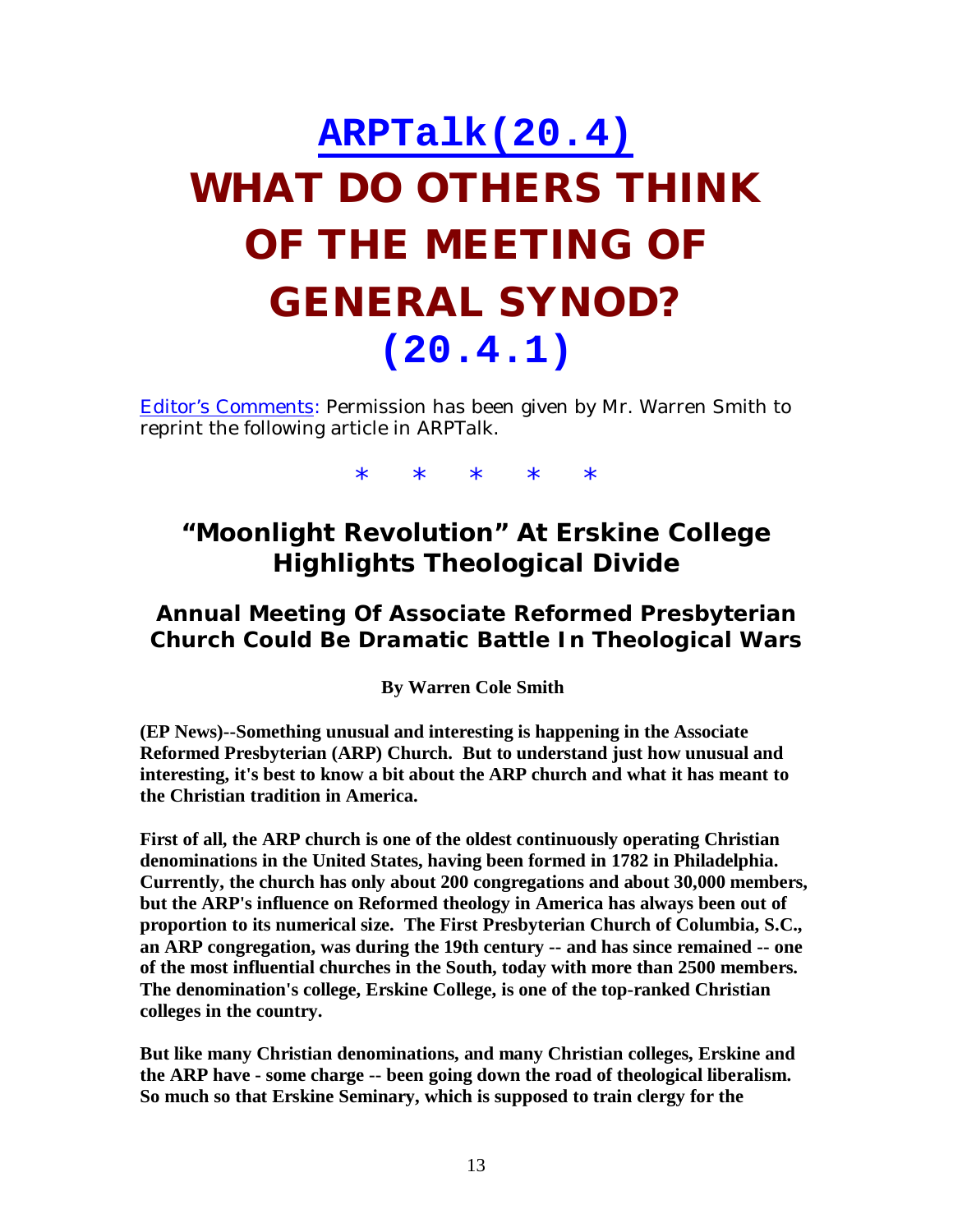**denomination, now produces few of the denomination's new pastors. Dean Turbeville, a conservative ARP pastor who has served on the board of Erskine College and Seminary, said, "I wouldn't send a young man from my church to Erskine Seminary. It is no longer, theologically speaking, a safe place to learn the truths of the Christian faith and the Reformed tradition." Indeed, one of the interesting developments in the denomination is that most of the young clergy in the denomination are more conservative than the older clergy in the church - and most of them have received their seminary training outside of the ARP.**

**Which brings us to the unusual and interesting part. In almost every other denomination where this slide into liberalism has occurred, most notably in the Episcopal Church, the liberals have retained the denomination, and the conservatives have been forced to leave or they simply have gotten old and died. But in the ARP, young conservative clergy trained at seminaries other than Erskine are entering the denomination. These mostly young conservatives are fighting back, and one of the most dramatic skirmishes in this theological battle was led by a group of conservative students at Erskine College itself.**

**The college's annual "Alumni and Accepted Students Day" took place this year on April 25. The event is traditionally a time for Erskine to put its best foot forward, both to impress alumni, who are among the college's most important financial supporters, and the incoming students, who along with their parents are invited to the activities. This year, though, the alumni and prospective students got an alternative view of Erskine. Chuck Wilson, who publishes an independent on-line newsletter about the ARP called "ARPTalk" that has been critical of the Erskine administration, takes up the story of what has come to be called the "Moonlight Revolution":**

**"The revolution began innocuously at Convocation (something like chapel). The President of Converse College, Dr. Elizabeth A. Fleming, was invited to speak. Dr. R. T. Ruble, President of EC/ETS, introduced Dr. Fleming to the Erskine College student body. At the end of Dr. Ruble's introduction, it is alleged that he remarked that Erskine College is not an 'artsy' college, but he was glad to have the President of an artsy college speak to Erskine students.**

**"Dr. Ruble must have forgotten that Erskine College has an art department. Art students took Dr. Ruble's remarks as demeaning of them and Professors Jan Walker and Sharon Linnehan. Later, a student in the art history class set up a project of performance art. In front of the Daniel Moultrie Science Center, sidewalk chalk was provided and students were invited to "Say Something." They did. Very quickly the sidewalk was packed with complaints about Erskine College, ranging from criticism about the high cost of tuition, to the inadequacy of housing, to the continuing evolution vs. creation controversy, to the failure of the Administration to implement the mission of the college as Christian and Evangelical."**

**These chalk protests were quickly washed away in preparation for the "Alumni and**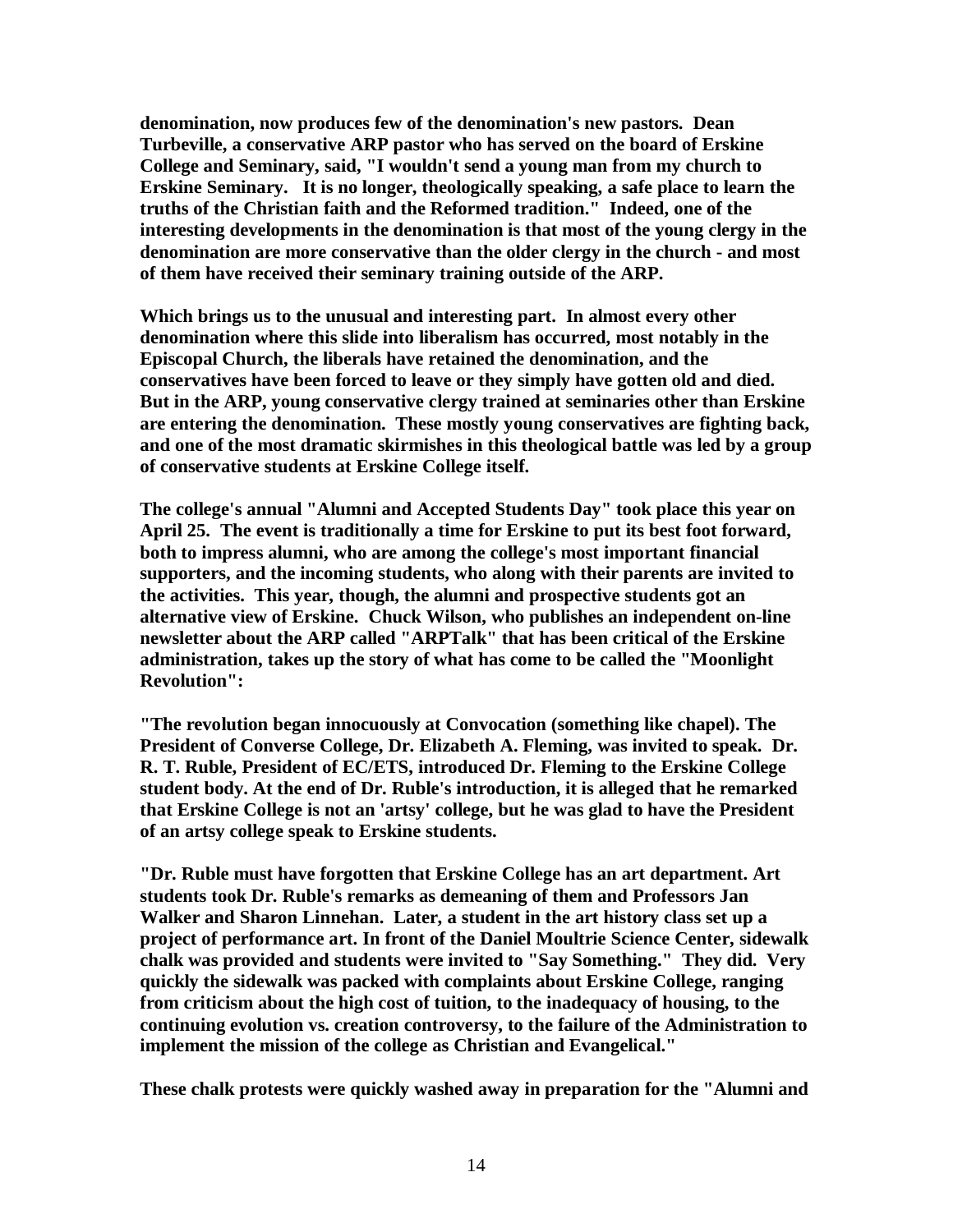**Accepted Students Day. But a group calling itself "Students For Erskine" went into action. Between 1 and 4 a.m. on the Saturday morning of the event, Students For Erskine not only re-wrote most of the erased messages, but also posted what they called - in the spirit of the original Reformation - the "Erskine 95 Theses" on doors and walls around the college.**

**Among the chalk messages were some related to Erskine's mission statement: "What happened to Gospel driven at EC?" and "Please fulfill the mission statement." Others expressed dismay at the increasingly permissive atmosphere at the college. One chalk message said: "Alcohol - Big trouble next time. Sex in Dorms - We'll let it slide. Christian Commitment - How dare you!"**

**When Erskine's President Randall T. Ruble was asked to comment on the student protest, he issued the following statement: "Some of our students chose to use their right to freedom of expression by writing chalk messages on sidewalks and other locations on campus. That was not the end of it, however, as student leaders planned a forum to address concerns directly to administration, faculty and staff. A number of people on the Erskine College and Seminary faculty and staff appeared at the forum and answered questions posed by students. I personally met with several of the students individually to ensure their questions were answered."**

**It is likely that these forums and this statement from Ruble won't be the end of the matter either. The ARP's 205th annual meeting is taking place this week at the denomination's conference center in Flat Rock, N.C. Among the items on the agenda: whether to appoint a commission to examine Erskine College and Seminary. According to the rules that govern the ARP denomination, a committee would merely bring back a report of suggested action items to next year's meeting. A commission, on the other hand, has the power to act immediately if it finds actionable items. Those on both sides of the controversy at Erskine know that the stakes are high, and that more than the future of the college is at issue.**

**According to Wilson: "This is a war for the soul of the church. Are we going to be a church that holds to the inerrancy of scripture, or are we going to be something else? That is the question."**

*Warren Cole Smith is the editor of Evangelical Press News Service.*

**~Scroll down for** *ARPTalk(20.4)~*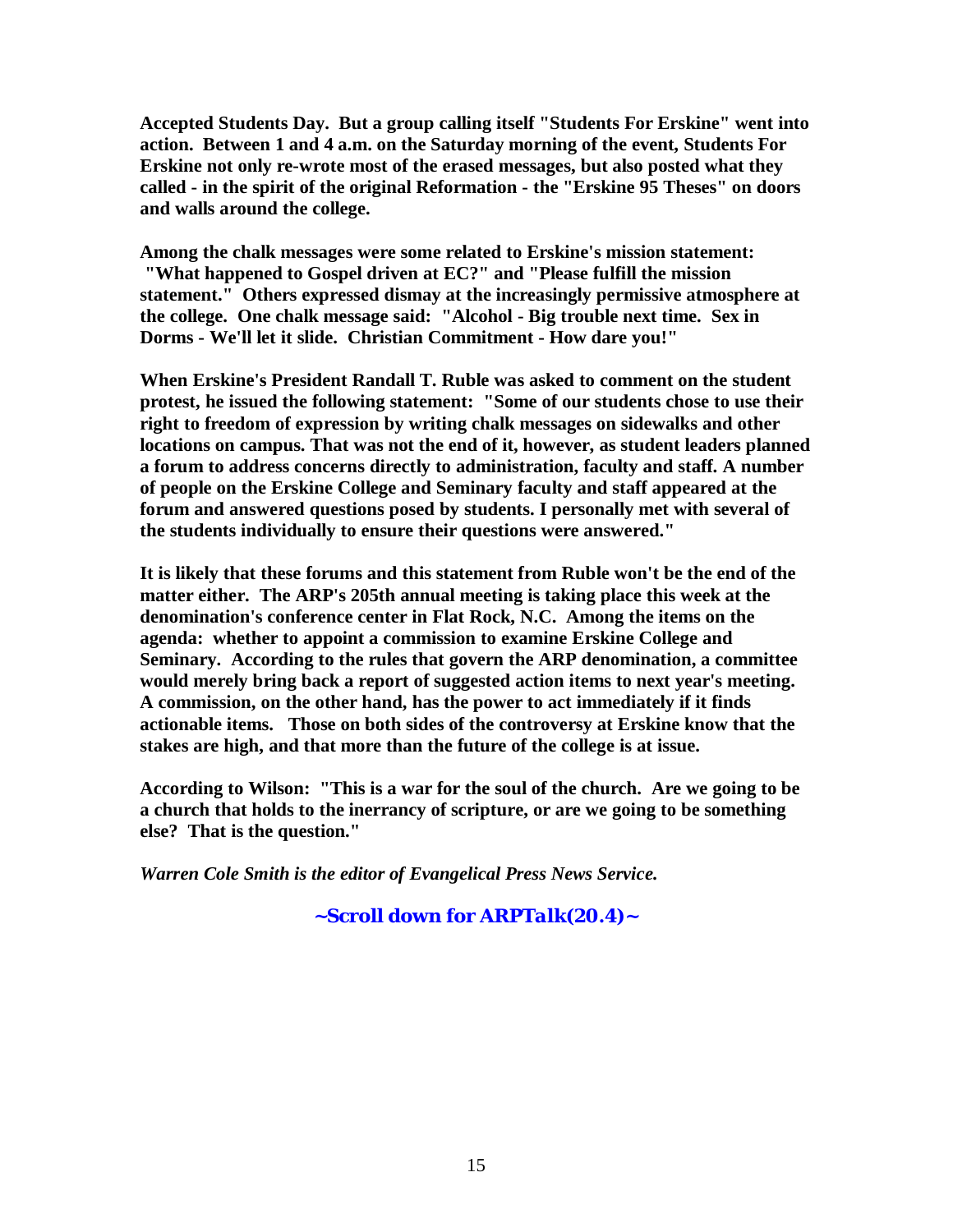### **(20.4.1)**

Editor's Comments: The following article is by Mr. Joel Belz. He has given permission for his article to be reprinted in *ARPTalk*. Mr. Belz's article first appeared in *World Magazine*.

\* \* \* \* \*

### *Looking for a miracle If it happens at Erskine, others will want to know how*

**Thursday, June 11, may not go down as an especially noteworthy date in the overall history of Christian higher education. But then again, before it's all over, maybe it should.**

**On that morning a couple of weeks ago, 300 churchmen representing one of the oldest and smallest denominations in America decided that enough was enough—and that it was time to end the doctrinal drift they sensed at the church's two educational institutions.**

**Erskine College and Erskine Theological Seminary, you must understand, are no bastions of free-thinking liberalism. Located in Due West, S.C. (population 1208), both schools have since their founding in the 1830s competently filled their role as solid and respectable citizens of the educational world. A radical philosopher like Peter Singer from Princeton or a wild-eyed Ward Churchill from the University of Colorado would hardly be at home here.**

**But neither does Erskine's leadership seem inclined to call the school anything like "evangelical." On the Erskine website, under "Quick Facts," you'll read about academic standing—but not about Christian commitment. Even under the heading of "curriculum," there's no reference to Erskine's Christian mission. That tension has long been a thorn in the flesh of many in Erskine's parent denomination, the 30,000-member Associate Reformed Presbyterian Church.**

**It's true, of course, that such a prickly relationship between a denomination and its colleges and seminaries is hardly a new thing or a newsworthy matter. But this may be different. There is, for example, no mountain of evidence that the two ARP schools have lurched noticeably leftward in recent years. What's happened instead is that the sponsoring denomination has itself moved decidedly to the right—and now wants to take firm steps to bring its college and seminary with it. That's a rarity in the ecclesiastical and educational history of America.**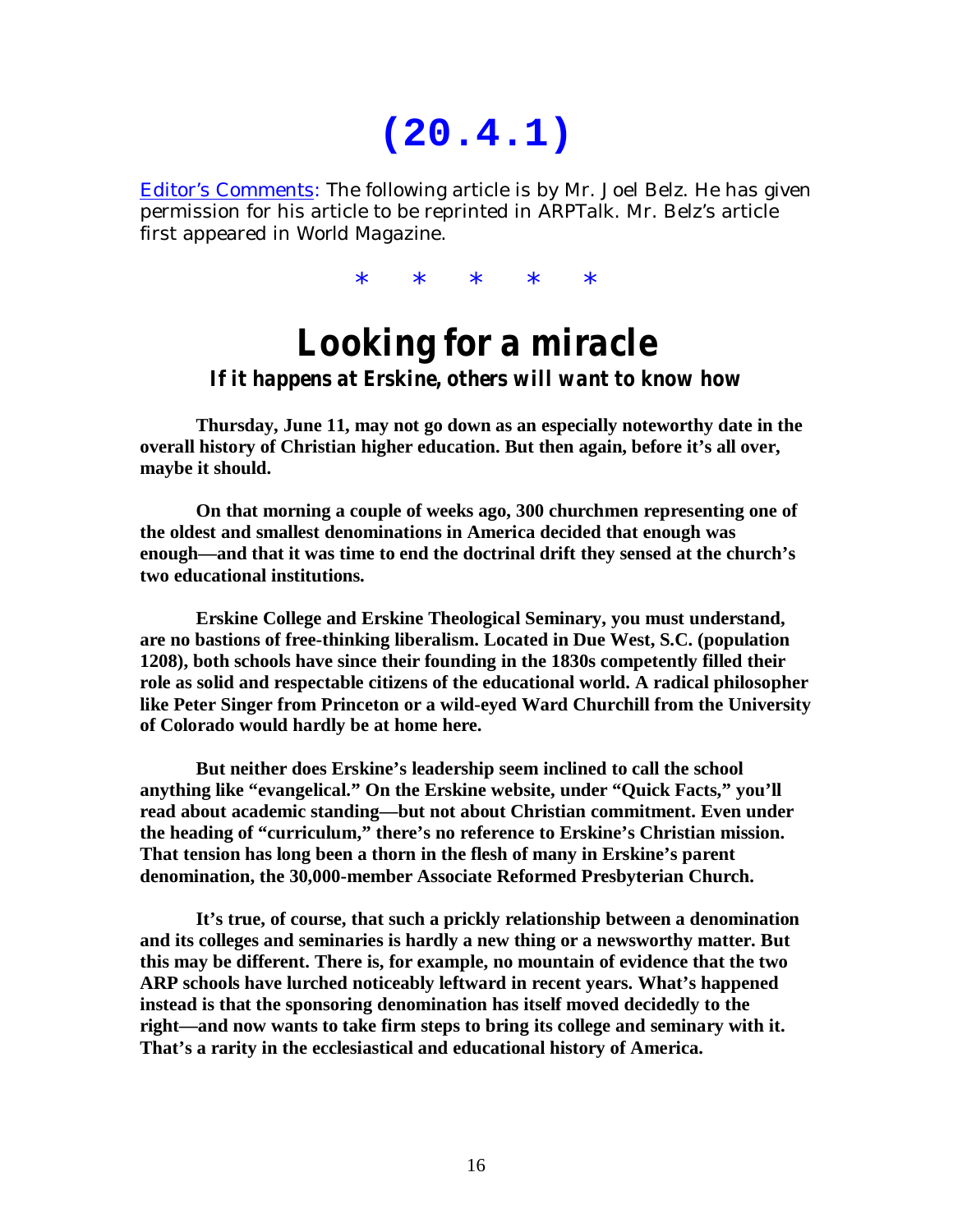**The big complaint from the ARP at large (and quite noisily from recent alumni and some current students) is that in classroom after classroom, an Erskine education is not demonstrably different from that offered in a typical private secular college—or even a state university. "There's no integration of faith and learning going on by too many professors," ARP pastor Bill Marsh told me. Out of 250 congregations (mostly in the Southeast), he's pastor of one of the ARP's biggest, in Greensboro, N.C. "The challenge is huge," he said. "If half the faculty don't get it, and the other half are hostile to it, we're well on the road to becoming another Furman or another Davidson. We'll have a Christian heritage, but not much more than a chapel and a chaplain to show for our effort."**

**Although the ARP denomination directly elects Erskine's board at its annual synod meeting, the church is implicitly saying now that it's tired of waiting for the board to make things better. Instead, the synod authorized a high-powered commission to investigate the state of things at both Erskine schools, and to report back its findings—and its recommendations—a year from now.**

**"Now we have momentum," said John Basie, a 1992 Erskine graduate, one of the younger members of the Erskine board, and one of Erskine's most outspoken critics. "The problem starts with the board—but I hope the board will see this less as a threat and more as an opportunity. Erskine has the potential to be the premier Christian liberal arts college in the South."**

**But between here and there, the reformers have their work cut out for them—especially with faculty and students. Faculty issues include sticky wickets like tenure obligations and accrediting agencies that look askance at any pressure by church bodies on academic institutions. Student issues go to the core of tradition and college culture—and the school's ability to recruit students interested in serious academics in an evangelical context, when that hasn't been the profile painted by Erskine for a number of years.**

**Of Erskine's 600 present students, 144 signed a passionate petition to the ARP synod this spring to wade in and steer the college back toward its original biblical roots. One of those 144 told me he thinks about a third of the student body are evangelicals, a much smaller group are committed liberals—and the rest are uninterested in the whole discussion.**

**That, one veteran of the ARP told me, isn't all that different from the denomination at large just 30 years ago. "Then the ARP rediscovered a high view of scripture," he said. "We rediscovered a high view of the gospel. A miracle happened with the church at large. Is there anything about academic institutions that makes them impervious to miracles?"**

**If such a miracle does happen at Erskine, the little town of Due West, S.C., better get ready for an influx of visitors. Folks representing hundreds of other colleges and seminaries throughout the country will want to explore exactly how it was done.**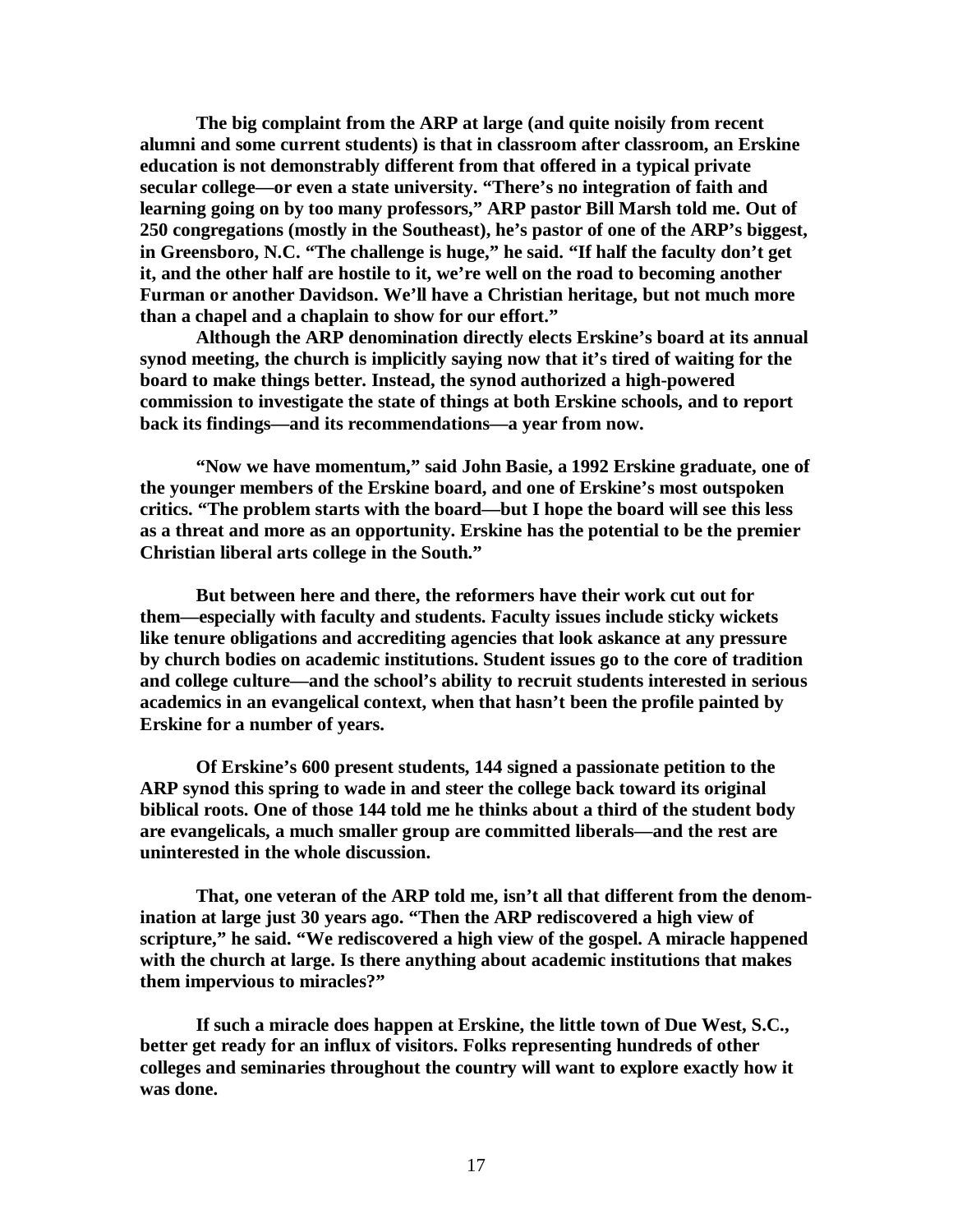### **ARPTalk(20.5) FACEBOOK SLANDER**

Editor's Comments: Facebook is not a place for private conversations. Facebook is a public forum. The following conversations regarding the Editor of *ARPTalk* appeared on Facebook, June 8, 2009.

\* \* \* \*

**On Facebook, 09' Erskine College graduate Ms. [name deleted by Editor] posted a link to the SAFE web site on June 8 at 12:02 PM. She stated that she "has been totally convinced that the way to please God is by keeping all the non-Christians out of our ARP bubble ... thank you SAFE ... read for a good laugh or a really depressing view of the college from which I'm graduating ..."**

**Eighteen comments by alumni and students followed. 09' Erskine College graduate Mr. Rob Senn, the son of Mrs. Lisa Senn, Erskine Board member-elect, commented regarding the SAFE site: "I'm literally bleeding from the eyes with rage right now" (June 8, 12:51 PM). Mr. Senn commented again and mentioned the Editor of** *ARPTalk***, writing, "It's a messianic cult of personality centered around Chuck Wilson that feeds on guilt, vindictiveness, and jealousy." On June 8, 12:59 PM, Ms. [name deleted by Editor] commented that "Chuck Wilson is the anti-Christ." On June 8, 1:02 PM, Mr. Rob Senn responded, "This comment is in no way advocating for Chuck Wilson's assassination." On June 8, 1:08 PM, Ms. [name deleted by Editor] commented, "'Chuck Wilson is the Rev. Charles Wilson, a retired ARP minister and self-appointed lightning rod of the denomination. Actually, I believe he is one of the ministers who took a firm stand on the word of God in the 1970s and helped push back the creeping tide of liberalism that was taking over the ARP' [looks as though taken from** *Puritan Board* **– Editor] ... silly [name deleted by Editor] ... he is not the Anti-Christ ... at least not according to ARP Talk aka "The PURITAN board" … lol I got a kick out of that one!" (June 8, 1:10 PM). Then at 1:20 PM Mr. Rob Senn wrote the following: "Fun fact: He was never called to an actual ministry because he got caught cheating on his wife." 07' Erskine grad Ms. [name deleted by Editor] then wrote, "I was perusing this blog the other day and thinking we should start a response blog, something to the effect of Students for an Academically Challenging Community ... SACC if you will" (June 8, 2:47 PM). Mr. Rob Senn then quipped, "What about FIIQ ... [expletive deleted by Editor] It, I Quit" (June 8, 3:04 PM).**

▬▬▬▬▬▬▬▬